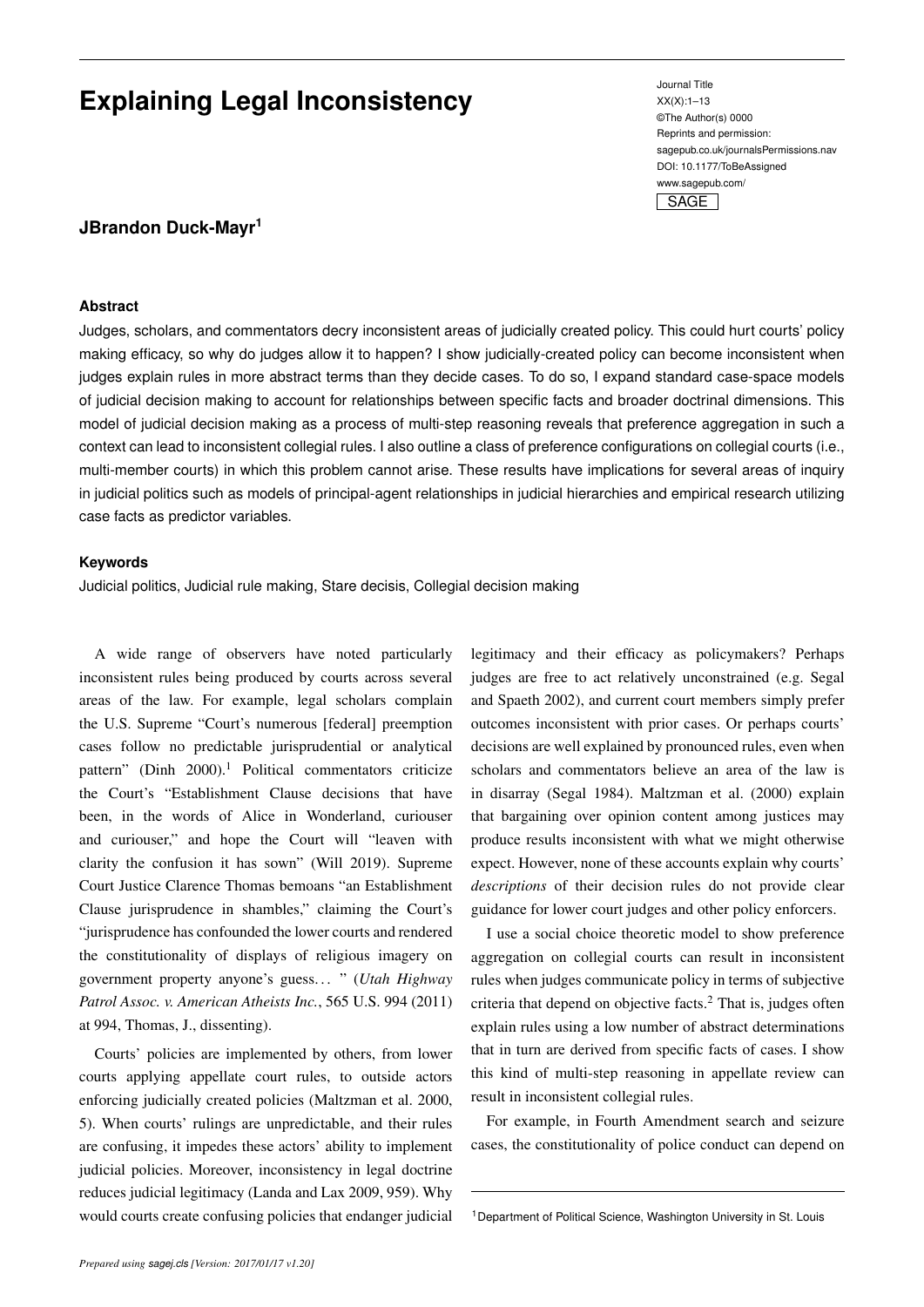(1) the intrusiveness of the search or severity of the seizure, and (2) whether the police had the requisite level of suspicion (e.g. probable cause) required to support such conduct. The court must determine how intrusiveness and police suspicion translate into outcomes, and further use the specific facts of cases to determine the level of police suspicion: "As the Court recognizes, determinations of probable cause and reasonable suspicion involve a two-step process. First, a court must identify all of the relevant historical facts . . . and second, it must decide whether . . . those facts would give rise to a reasonable suspicion justifying a stop or probable cause to search" (*Ornelas v. United States*, 517 U.S. 690 (1996) at 700–701, Scalia, J., dissenting).

To make this even more concrete, consider the case *Terry v. Ohio*. In *Terry*, a police officer observed Terry and two compatriots suspiciously "casing" a store. Although he had no other information about the men, he believed a robbery was imminent, and "feared 'they may have a gun"', so he approached them, stopped them, and frisked them for weapons. He found weapons on Terry and one of the other men, and they were convicted of weapons charges. These concrete events that happened, and the evidence collected, are the specific facts of the case, or the "historical facts" as Justice Scalia puts it. While the Court did not find these facts amounted to probable cause, they said the evidence of criminal conduct amounted to "reasonable suspicion". Again, though the Court did not find these facts constituted an arrest, the seizure of Terry did constitute an investigatory stop. These findings are the abstract determinations I mentioned above, which I will call *doctrinal facts* throughout the article. The Court announced investigatory stops may be justified by reasonable suspicion; in other words, the Court updated *doctrine*.

When courts engage in such multi-step reasoning, opportunity for inconsistency in the resulting collegial rules arises, even when all the judges possess well-behaved preferences. The problem arises because with multiple levels of judgment or preference aggregation, judges can agree on outcomes while disagreeing on the proper justification for that outcome, so that applying the reasoning relied on by a majority coalition in any one case can be inconsistent with collegial outcomes in other cases. This source of inconsistency in the law is understudied despite related results in the literature (e.g. Kornhauser 1992; Landa and Lax 2009) because models have left unexplored the interaction between disagreements over doctrine and disagreements over intermediate legal determinations, or doctrinal facts.<sup>3</sup>

This mechanism leading to doctrinal inconsistency raises implications for some areas of research in judicial politics. For example, there is a large literature that uses case facts as explanatory variables in empirical models of judicial behavior (e.g. Segal 1984; Richards and Kritzer 2002; Bartels and O'Geen 2015; Epstein et al. 2018). Studies utilizing doctrinal facts may ignore that individual judges can have different determinations of their own on such doctrinal facts, while if only historical facts are used, important inconsistencies in the reasoning presented by courts can be obscured. There is also a large literature on principalagent relationships in judicial hierarchies (e.g. Cameron et al. 1994; Westerland et al. 2010; Baker and Kornhauser 2015). This paper raises an important question for future research of these relationships: the decision to engage in the multistep reasoning studied here is itself a strategic decision. If the appellate court defers to trial court findings of doctrinal facts, this multi-step reasoning does not occur. (See also the appendix titled "Deference to Trial Court Findings" for discussion of situations in which appellate courts may even revisit findings on historical facts, another setting in which such multi-step reasoning can occur). For example, in the *Ornelas* decision quoted above, the Supreme Court resolved a circuit split over whether findings of probable cause should be reviewed *de novo* or with deference (in favor of *de novo* review), resulting in multi-step reasoning in Fourth Amendment cases. When will collegial appellate courts choose increased control over trial court agents, even with the risk of the type of doctrinal inconsistency studied here, rather than defer to agents' findings?<sup>4</sup>

After a short survey of the substantive literature, I provide a brief overview of related models before detailing the setup of a model that allows for courts' multi-step reasoning. I then show why inconsistency in the law can result when appellate courts communicate policy this way, as well as when they can safely do so while maintaining clear policy; I illustrate these results with a simple Fourth Amendment example.

### **Causes and Consequences of Inconsistency**

If an appellate court's "jurisprudence [confounds] the lower courts" and makes the proper decision in future cases "anyone's guess" (*Utah Highway Patrol Assoc.*, 565 U.S. at 994, Thomas, J., dissenting), the court will be less effective as a policy maker. Such inconsistency also raises normative concerns—crafting an inconsistent doctrine leaves citizens potentially less empowered to assert their rights (since they can't tell when they apply). Nevertheless, legal scholars highlight time and time again various doctrines that have grown inconsistent, from death penalty jurisprudence (Robinson and Simon 2006) to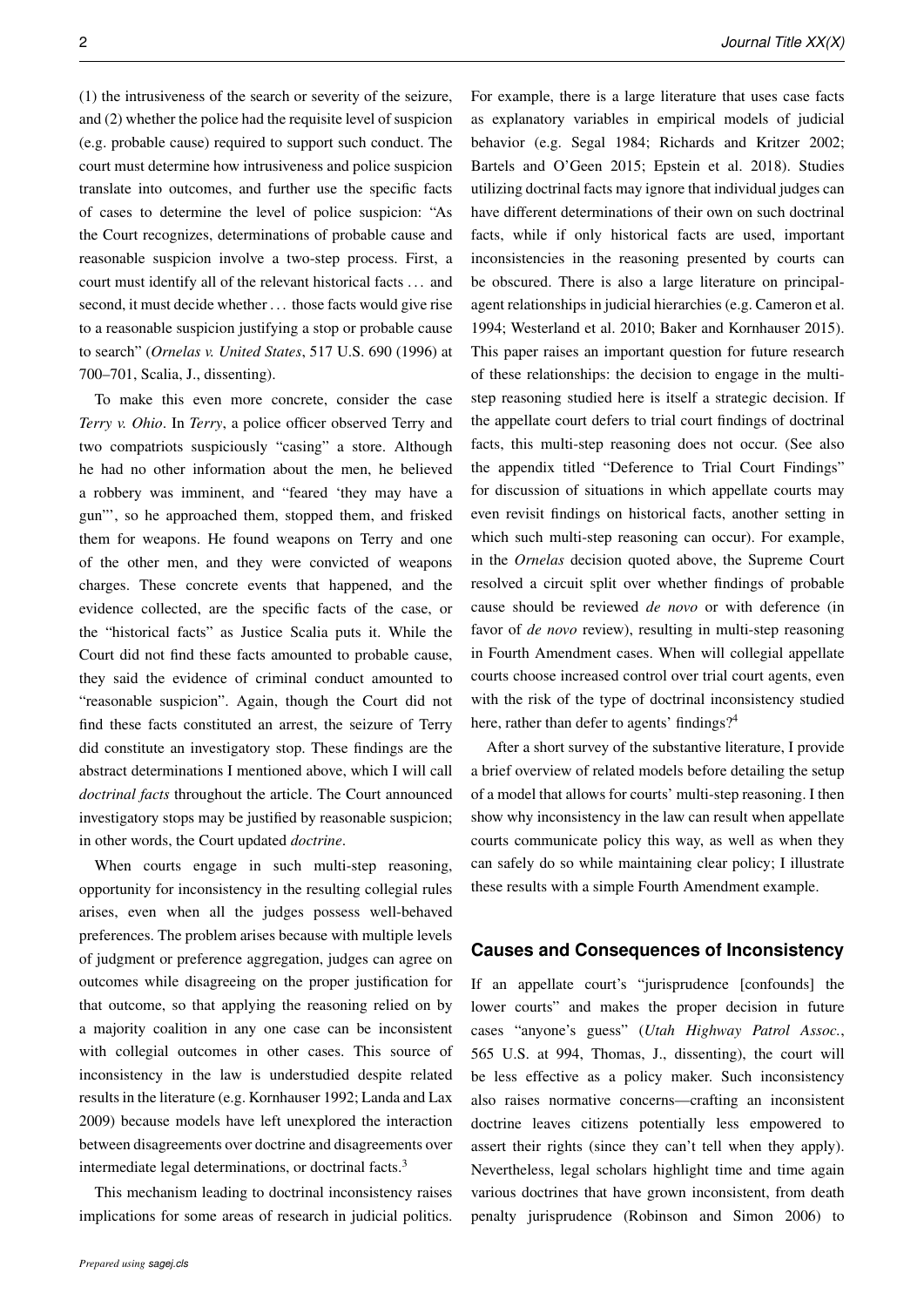First Amendment jurisprudence (Post 1995) to federalism jurisprudence (Drahozal 2004).

Empirical work has well documented the effects of unclear doctrine on courts' policy-making efficacy. Spriggs (1996) argues administrative agencies will be more likely to follow Supreme Court opinions that offer clearer guidance, and finds evidence that agencies more closely follow opinions that were more specific and explicit. Westerland et al. (2010) hypothesize that unclear signals from the U.S. Supreme Court will lead to lower compliance by the appellate courts, finding an increased number of concurrences indeed reliably correlated with lower compliance.

Empirical work has also uncovered some causes of inconsistency or complexity in judicial behavior. Collins (2008) finds individual justices' choices are more variable in complex cases. Owens and Wedeking (2011) use text analysis methods to measure the cognitive complexity of court decisions, $5$  finding, for example, that some justices provide clearer guidance in their opinion than others on average, and that majority opinions are less clear than dissents, perhaps due to the bargaining entailed in crafting a binding precedent (1032–1033; Maltzman et al. 2000).

Related theoretical work includes the discovery of the "doctrinal paradox" (Kornhauser 1992) and its extension (Landa and Lax  $2009$ ), as well as work on rules vs. standards (e.g. Clark 2016; Lax 2012). The doctrinal paradox shows that outcomes depend on whether judges on collegial courts decide cases by majority vote over outcomes or by majority vote over intermediate determinations, such as whether police had probable cause. Interestingly, Kornhauser (1992, 447) explicitly envisions the cases as coming from a fact space that the judges must then map to these intermediate conclusions, but does not model *how* the judges make these intermediate determinations; accounting for this step in judicial reasoning is one of the principal technical contributions of this article.

However, Kornhauser (1992) assumes legal rules are fixed, while appellate courts themselves create legal rules. So Landa and Lax (2009) instead assume the intermediate conclusions are fixed, but allow each judge on a collegial court to have their own preferred legal rule. With this setup, the paradox that arises is that the rule implied for the court is different if the judges directly vote over rules or vote over outcomes in cases. Additionally, "it might not be possible to form the same type of rule for a court as a whole as any individual judge might have. That is, to the extent that individual rules are each representative of coherent legal philosophies, it may not be possible to construct a similarly principled collegial doctrine" (949). This captures a type

of legal incoherence, and I build on these two models to additionally capture uncertainty, or the type of incoherent policy that renders the proper decision in a case "anyone's guess" as Justice Thomas complained.

The rules vs. standards literature tackles a separate but related issue to the doctrinal inconsistency I study. These studies seek to explain when judges will issue specific policies and when they will use vague policy. For example, Staton and Vanberg (2008) shows courts may use vague rules to prevent observed noncompliance with rulings by ideologically divergent governments or to allow leeway to governments that are ideologically aligned with the court.

Most on point for the present article in this vein are Clark (2016) and Lax (2012). Clark studies the trade-off between an opinion that clearly disposes of cases closely related to the present case and an opinion that is less precise but has more impact on dissimilar cases. Clark finds judges will be more precise when the instant case is most representative of potential disputes and when they anticipate being able to issue additional clarifying rulings in the future. This analysis starts from the important point that judges generally cannot specify a complete mapping from cases to outcomes in a single opinion. The import of Proposition 2 below, detailing the general susceptibility of doctrine to inconsistency, involves this issue; inconsistency has real bite precisely when judges cannot perfectly map every potential future dispute to an outcome.

Lax (2012) considers the ability of an appellate court to promulgate a bright-line rule that depends only on an objective fact, or a standard based also on a subjective dimension such as severity of the weather. In this context, we may say bright-line rules are specific or precise, whereas standards based on a subjective dimension are less precise, either because the Court cannot perfectly observe the subjective dimension or because it is difficult to specify doctrinal requirements on that dimension. In the first case, standards are preferred despite their vagueness when the ability to observe the subjective dimension is relatively higher, or there is lower risk of ideologically opposed lower courts. In the second, standards can be attractive despite imprecision if the weight placed on the subjective dimension in the Court's preferences is high enough, or if the cost of writing more precise opinions is low enough. This provides a nuanced account of incentives to rely on potentially vague doctrine, but again, does not wrestle with inconsistency in doctrine.

Evidence exists that courts' policy-making efficacy depends on legal clarity, and normatively we may expect courts to consistently interpret legal rights. Empirical work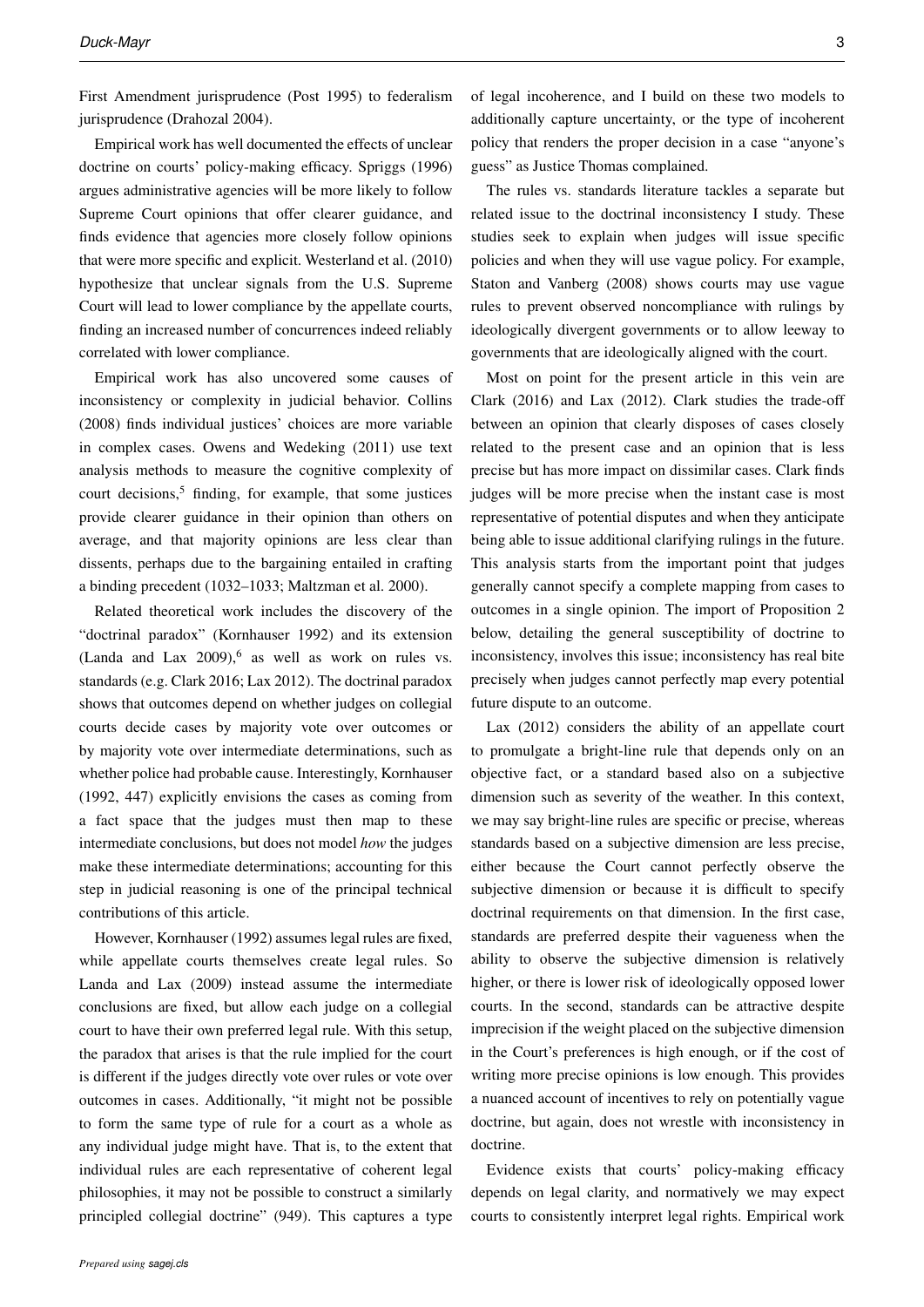has uncovered some correlates of lack of clarity in the law, and theoretical work has shown conditions under which judges may choose vagueness over precision and clarity. I extend models of case-based adjudication (Kornhauser 1992) and rulemaking (Lax 2007) to show an explanation for inconsistent doctrine embedded in legal reasoning: Judges generally engage in multiple steps of judgment aggregation, and this multi-step reasoning provides more opportunity for inconsistency in aggregation than previous models have accounted for.

## **Rule Making on Collegial Courts**

I use a case space model to study rule making on collegial courts (Lax 2011). A case space model considers the set of all possible cases, or factual scenarios, a court could be presented with, and represents judicial policy as dividing that space into outcomes. That is, the set of possible cases is divided into two sets: the set of cases where plaintiffs win and the set of cases where defendants win; or, the set of cases where government activity is permissible, and the set where it is unconstitutional.

In a traditional case space model, the court is presented with a case  $x \in X \subseteq \mathbb{R}^n$ , the set of all possible cases the court could hear.<sup>7</sup> Each judge  $j$  then has a preferred *rule* mapping cases to outcomes  $\rho_j : X \to \{-1, 1\}$ .<sup>8</sup> The dimensions of  $X$  are interpreted as "whatever facts might be considered relevant to the judges" (Landa and Lax 2009, 593). Often models consider these facts to be high-level doctrinal concerns, such as the intrusiveness of a police search (Clark and Carrubba 2012), or sometimes specific "historical" facts, such as the speed at which a car is travelling (Lax 2012).

I will use as a running example the constitutionality of a seizure of a person—an investigatory stop or an arrest under the Fourth Amendment.<sup>9</sup> The Fourth Amendment to the U.S. Constitution provides the "right of the people to be secure ... against unreasonable searches and seizures, shall not be violated..." (U.S. Const. Amend. IV). However, courts "must evaluate the reasonableness of a particular search or seizure in light of the particular circumstances" (*Terry v. Ohio*, 392 U.S. 1 (1968) at 21). For example, while arrests require probable cause, investigatory stops are less intrusive seizures that require only "reasonable suspicion" (*Terry*).

So, we might think of the case space dimensions as the doctrinal concerns of the level of police suspicion and severity of the seizure; an example of a rule in such a space is depicted in Figure 1a. In this example, there are some

seizures so severe they could never be found constitutional, some circumstances under which there is so little evidence of criminality that no seizure could be constitutional, but as long as the seizure is sufficiently not severe and the police have sufficient certainty that criminal conduct has occurred, the judge will find the seizure was constitutional.

Judges on collegial courts decide cases by majority rule over dispositions. The *implicit collegial rule*, or ICR, is the mapping between cases and outcomes that results from these majority votes over outcomes (Lax 2007, 595). In other words, the ICR represents "the law."<sup>10</sup> An example of a three judge panel's individual preferences and the resulting ICR is depicted in Figure 1b. In this case the judges' preferences aggregate to an ICR in which for the lowest range of police suspicion, no seizure is warranted, for a moderate range of police suspicion low levels of seizure are permissible, and at the highest range of police suspicion a much broader range of seizures are found constitutional.

## **Model**

Case space dimensions that capture high level doctrinal concerns are generated from historical facts, as Justice Scalia discusses in the *Ornelas* exerpt quoted in the introduction. As Lax (2007) explains, "in equal protection cases ... the dimensions might include (1) how 'suspect' the class invoked is  $\ldots$  (2) how compelling the state interest is  $\ldots$  and (3) how necessary the classification is  $\dots$  Or, these dimensions could be broken down further" (594). While the technology of traditional case space models can be used to model decisions based on historical facts, doctrinal concerns, or both, it lacks the ability to model the relationship *between* doctrinal concerns and the dimension of historical facts they are derived from. Abstracting away from this relationship is useful for analyzing other aspects of judicial decision making. However, to understand why outside observers are confused by judicial doctrine, it will be useful to separately represent the high dimensional space of all possible historical facts and the lower dimensional doctrinal space, and the relationship between these spaces.

A legal case presented to a court can be uniquely identified by its historical facts, such as whether a person seized by the police was placed in handcuffs or not, or how long a person was detained. We will say there are  $N$  potentially relevant dimensions of historical facts, so that  $H \subseteq \mathbb{R}^N$  is the set of all possible combinations of historical facts.

A set of judges  $J$  (with  $|J|$  odd) must decide cases presented to it from  $H$ , and assign them one of two outcomes  ${-1, 1}$ . So, as in other case space models, we will discuss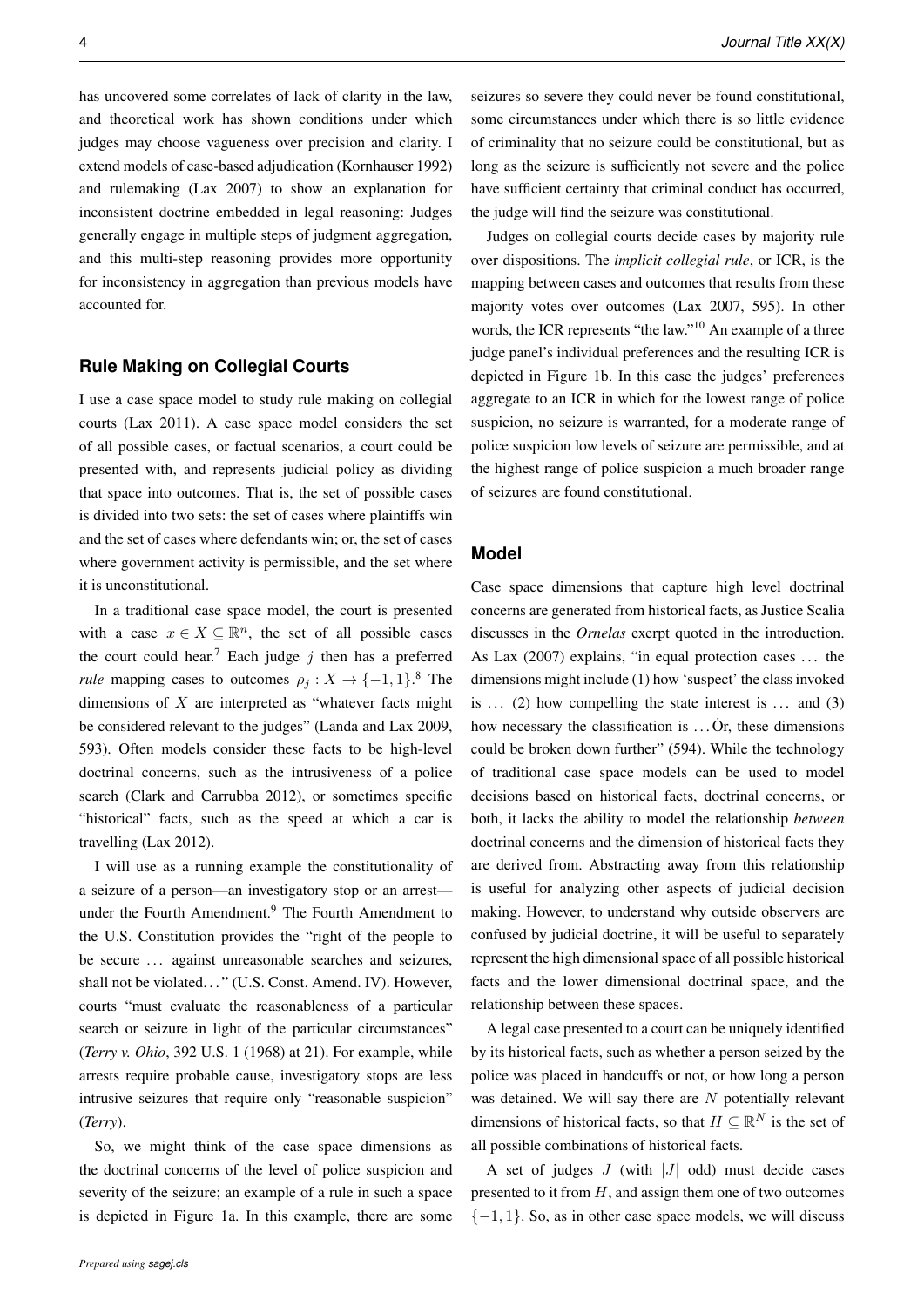

Severity of Seizure

**(a)** Judge 1's rule. The shaded region is the set of cases the judge finds the police seizure to be constitutional and in the unshaded region the judge finds the police conduct unconstitutional.



Severity of Seizure

**(b)** The ICR. Dashed and dotted lines mark the set of cases in which each judge rules the police conduct constitutional. The set of cases the court as a whole rules the police conduct was constitutional is shaded in gray.

**Figure 1.** An example individual rule and ICR for Fourth Amendment police seizure cases. The case space is comprised of two dimensions: severity of the police seizure, where larger values indicate a more intrusive seizure, and inverse police suspicion, where larger values indicate less certainty that criminal conduct has occurred.

policy as a partition of cases into outcomes. However, judges (and the public they communicate policies to) do not think about policy by considering every possible combination of historical facts, even if they could. They think about and communicate policy in more abstract terms informed by the historical facts, such as the severity of a police seizure or the degree of police certainty of criminality that supports the seizure. So we also need to define a lower dimensional doctrinal space,  $D \subseteq \mathbb{R}^n$ , with  $1 < n < N$ .<sup>11</sup> Then each judge *j* has a preferred doctrine  $\delta_i$  mapping D to  $\{-1, 1\}$ . A doctrine is *monotonic* if for any two points  $d, d' \in D$ ,  $d_i \geq$  $d_i' \forall i$  implies  $\delta(d) \geq \delta(d')$ . We will assume the judges (and other relevant actors such as the public or lower court judges attempting to comply with the collegial appellate court's rulings) can "consistently label" the dimensions of  $H$  and

D such that higher values of any  $h_k$  or  $d_i$  should lead to a weakly higher outcome, all else equal.

Unfortunately, as we will see, judges can disagree not only over doctrine, but how historical facts map onto doctrinal facts.<sup>12</sup> Not only could judges disagree whether a particular type of police seizure needs to be supported by probable cause or only by reasonable suspicion, but they could disagree about whether the historical facts support a finding of probable cause or not. So, we add the last moving part to the model: each judge  $j$  maps historical facts on to  $D$ ; I will call this mapping a "fact finding function"  $f_j : H \to D$ .<sup>13</sup> For convenience, for a case h and a fact finding function  $f_j$ , we will write  $d_{ij}$  to mean the *i*th element of  $f_i(h)$ . A fact finding function is *monotonic* if for any two points  $h, h' \in$  $H, h_k \geq h'_k \forall k$  implies  $d_{ij} \geq d'_{ij} \forall i$ . For the remainder of the article, I assume all  $f_j$  and  $\delta_j$  are monotonic.

In sum, each judge's preferred disposition is thus determined by  $\delta_i(f_i(h))$ ; the judge is presented with the historical facts, they determine how those facts relate to the doctrinal dimensions they find relevant, and thus how the case should be decided according to their preferred doctrine. Thus, a judge's preferred *rule*, or mapping from unique cases to outcomes, is a pair  $\rho_j = (f_j, \delta_j)$ . This process is depicted in Figure 2.

Judges decide cases by majority vote over outcomes. Similarly to Landa and Lax (2009), define an *outcome set* as specifying the outcome (−1 or 1) with each case  $h \in H$ , and the *collegial outcome set* as the outcome set formed by majority voting among  $J$  over the outcome in each case  $h$ . A *consistent rule* is a rule  $\rho = (f, \delta)$  such that f is monotonic and  $\delta$  is monotonic in f. The *implicit collegial rule* (ICR) is the rule  $\rho_m = (f_m, \delta_m)$  constructed as follows:  $f_m$  takes the (dimension by dimension) median value of the  $f_i$  for every j in the majority coalition for every  $h \in H$ ; and  $\delta_m$  maps  $D_m$ to  $\{-1, 1\}$  using the collegial outcome set. A summary of notation used is presented in Table 1.

#### **Inconsistency from Multi-step Reasoning**

Let us start with the simplest case, where the judges happen to agree on doctrine; that is,  $\delta_j$  is the same for all  $j$ .<sup>14</sup> For example, suppose the judges agree that some seizures of a person are never justified, probable cause is needed to justify others, and that some seizures can be justified merely by reasonable suspicion, but that the judges disagree on the set of historical facts that support a finding of probable cause or reasonable suspicion.

Three types of doctrines in particular will be of interest, both because they are common types of legal doctrines and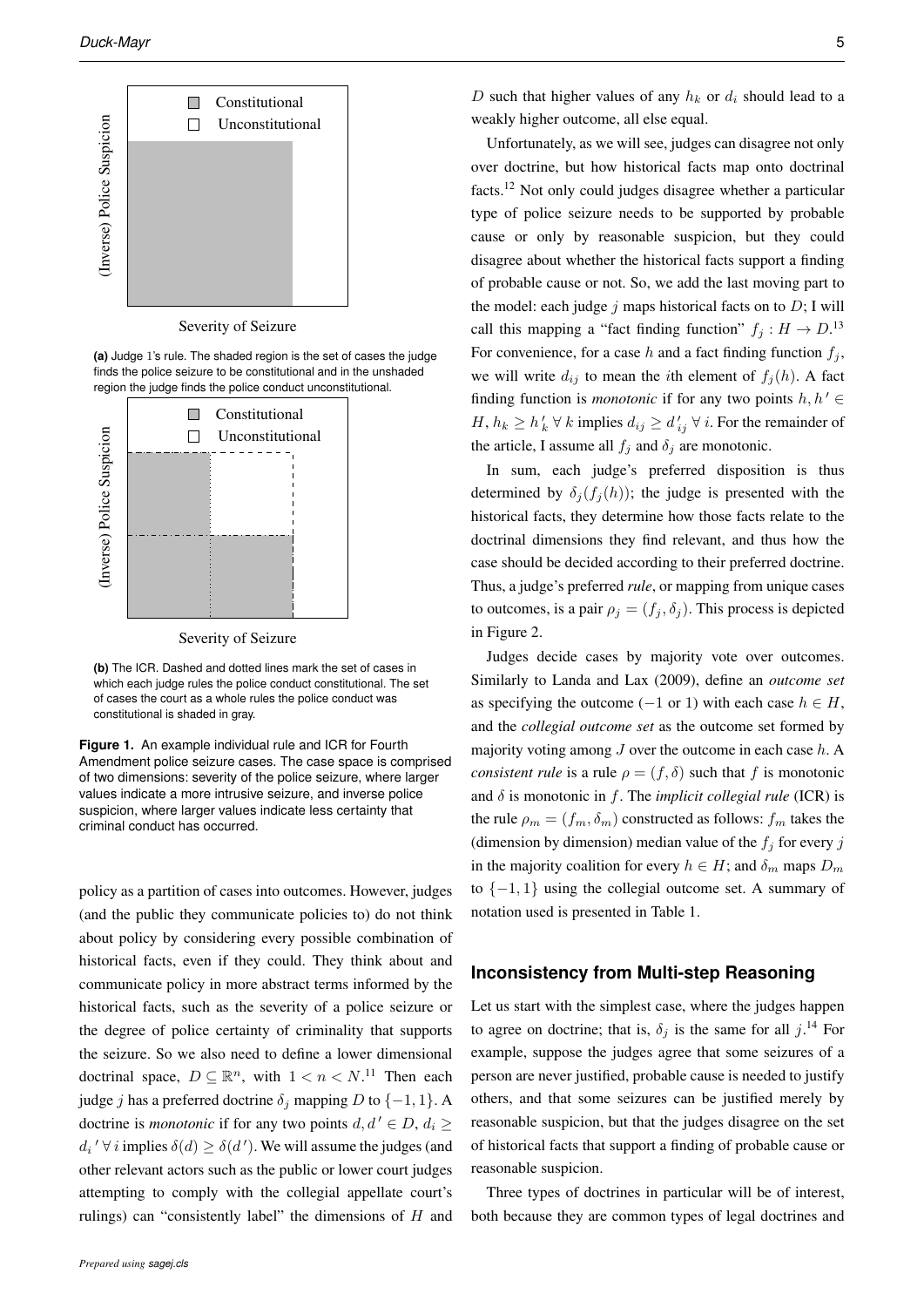

Figure 2. Assigning outcomes by translating a fact space to a doctrine space. A judge j is presented with a set of historical facts, a point in a pontentially high dimensional space  $H$ . Cases in this issue area are discussed using broader doctrinal terms—the lower dimensional space D. So, the judge uses the function  $f_i$  to translate the case from a point in H to a point in D, the space in which she describes her preferred partition ( $\delta_i$ ) of cases into  $-1$  outcomes and 1 outcomes.

#### **Table 1.** Notation Used

facts.

- $j$  A judge on the collegial appellate court.
- $J$  The set of judges on the collegial appellate court.  $H$  The set of all possible combinations of historical
- $h_k$  One of the N dimensions of H.
- D The set of all possible combinations of doctrinal determinations.
- $d_i$  One of the *n* dimensions of *D*.
- $f_i$  The mapping from historical facts to doctrinal dimensions as seen by judge  $j$ .
- $\delta_i$  The mapping from doctrinal determinations to outcomes preferred by judge  $i$ .
- $\rho$  A pair  $(f, \delta)$  mapping H to outcomes through D such that the outcome in case h is  $\delta(f(h))$ .
- $\rho_m$  The implicit collegial rule  $(f_m, \delta_m)$ , where  $f_m$ takes the (dimension by dimension) median value of the  $f_j$  for every j in the majority coalition for every  $h \in H$  and  $\delta_m$  maps  $D_m$  to  $\{-1, 1\}$  using the collegial outcome set.

because of their aggregation properties. Call a doctrine  $\delta$ such that

$$
\delta(d) = \begin{cases} 1 & \text{if } d \cdot w \ge \tau \\ -1 & \text{otherwise,} \end{cases}
$$

where  $\tau$  is a scalar threshold and w is a vector of weights on the dimensions of D, a *balancing test*.<sup>15</sup> A doctrine  $\delta$  such that

$$
\delta(d) = \begin{cases} 1 & \text{if } d_i \ge \tau_i \ \forall \ i \\ -1 & \text{otherwise,} \end{cases}
$$

where  $\tau$  is a vector of thresholds of length n, shall be called a *conjunctive test*. <sup>16</sup> Finally, define a *disjunctive test* as a doctrine  $\delta$  such that

$$
\delta(d) = \begin{cases} 1 & \text{if } \exists i : d_i \ge \tau_i \\ -1 & \text{otherwise,} \end{cases}
$$

where  $\tau$  is a vector of thresholds of length n.

Then we can state the following:

**Proposition 1.** *If all*  $\delta_j = \delta^*$ *, and*  $\delta^*$  *is a balancing test, then*  $\rho_m$  *is a consistent rule. If*  $\delta^*$  *is a conjunctive or disjunctive test,*  $\rho_m$  *need not be a consistent rule.* 

Call the situation in the first sentence of Proposition 1 a "shared balancing test." Then let  $\delta = {\delta_j}$  (and similarly for f) and let  $\mathcal{F}(\delta)$  be the set of combinations of monotonic fact finding functions for the judges such that  $\rho_m$  is not consistent given  $\delta$  and f. Now we will deal with the more general case where judges may disagree on doctrine and state a more ominous result, which is a more general form of the second sentence in Proposition 1:

**Proposition 2.** *If*  $\delta$  *is not a shared balancing test,*  $\mathcal{F}(\delta)$  *is nonempty.*

The implications of Proposition 2 explain a structural reason embedded in our common law system for inconsistent doctrine. Because the judges are engaging in multi-step reasoning to determine case outcomes, in general the court's opinions taken as a whole can be inconsistent in the sense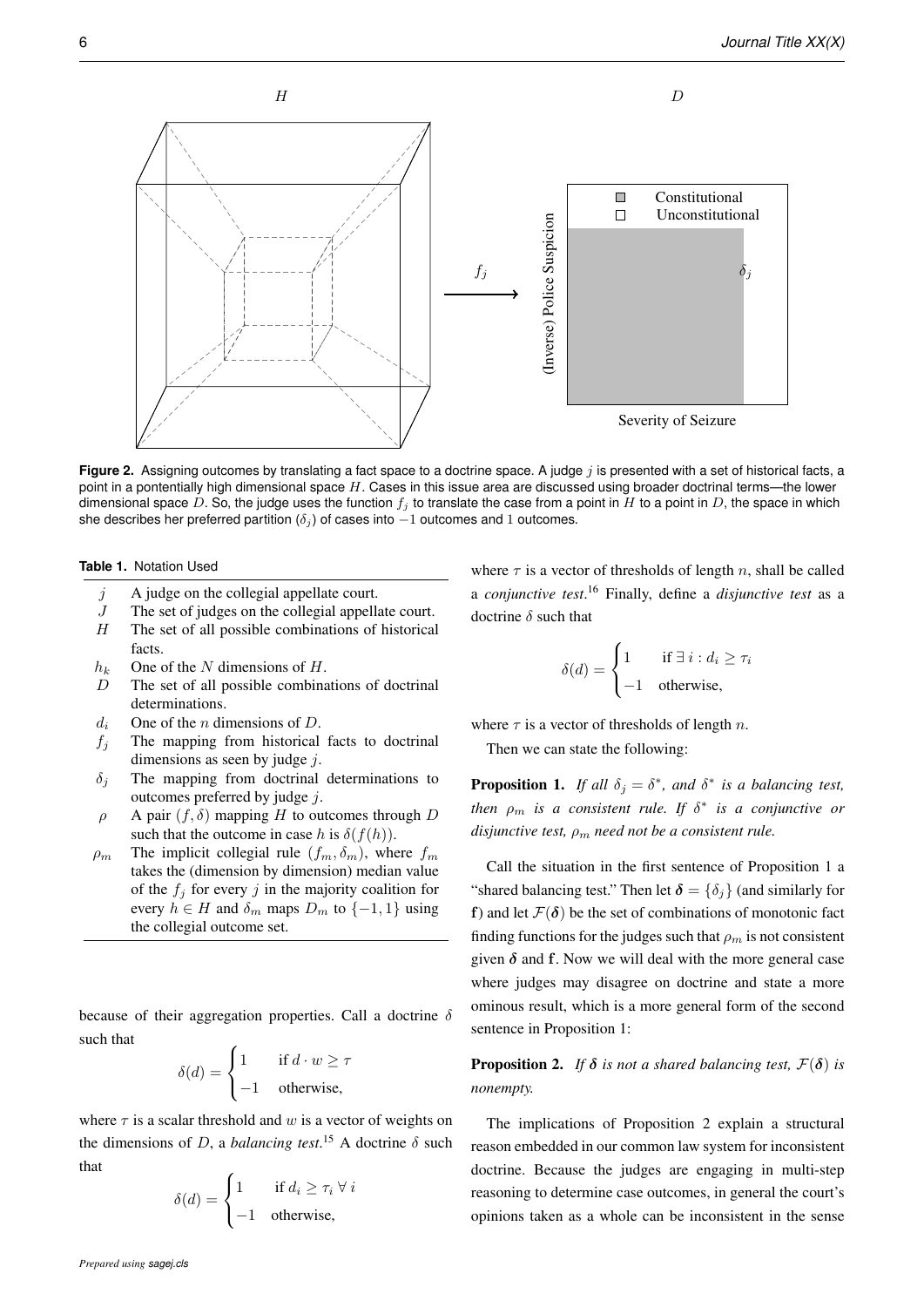that doctrine is not monotonic in the findings of legal facts. To understand why such monotonicity is crucial, consider a situation in which we have not observed the court's rulings in all of (the infinite number of) the potential cases, nor has the court completely revealed in its opinions  $\rho_m$ . (Of course, this is in fact the situation we find ourselves in at all times).<sup>17</sup> Then what we can say about the law, or "the prophecies of what the courts will do in fact" (Holmes 1897), becomes very limited. If  $\delta_m$  is guaranteed to be monotonic in  $f_m$ , we could deduce outcomes in some regions of  $D_m$ , and we will have some information about the set of fact finding functions that could be  $f_m$ . However, if  $\delta_m$  is *not* guaranteed to be monotonic in  $f_m$ , much less could be said about the outcomes we should expect in cases not observed. Whereas Clark (2016) models the Court's strategy for reducing the uncertainty lower courts (and perhaps other actors) have about outcomes in cases so far unobserved, this result reveals a source of uncertainty courts have no choice over.

Moreover, when the revealed outcomes show  $\delta_m$  to be non-monotonic in  $f_m$ , the collegial doctrine is revealed to be "perverse" (Lax 2007, 594; Landa and Lax 2009, 952).<sup>18</sup> In other words, a person observing two different cases may believe in case one, the police had probable cause and conducted a seizure of a person amounting to an arrest, and in the second case, the police arrested a suspect with *more* evidence of criminality than in the first case, but find the court rules the police conduct constitutional in the first case but unconstitutional in the second. The ICR may even assign different outcomes to cases at the same location in the doctrine space. For example, a person may view two different set of historical facts and determine that in both cases police had probable cause and conducted a seizure of a person amounting to an arrest, and therefore acted in accordance with the Fourth Amendment, but observe the court rule the actions as constitutional in one case and unconstitutional in the other.

Let us make this example concrete, with  $H = [0, 1]^4$ ,  $D = [0, 1]^2$ , and the judges' fact-finding functions and doctrines as given in Table  $2^{19}$  Each of the judges has monotonic doctrines (disjunctive tests) and monotonic factfinding functions; these are depicted in panels (a)–(c) of Figure 3, which show how each judge would place every case in  $D$  and which outcome they would choose for those cases if they were deciding cases unilaterally. However, the collegial rule is decidedly inconsistent, as depicted in panel (d), which shows the implicit collegial rule, or how the collegial fact-finding function  $f_m$  would place every case in  $D$  and which outcome is assigned under the collegial outcome set. Although difficult to depict, in the darkly

shaded region where both outcomes occur, the density of cases receiving each outcome varies, and importantly sometimes in an alternating fashion. We see both types of problems mentioned in the previous paragraph: opposing outcomes occurring at the same point in  $D$ , and violations

**Table 2.** Doctrines and fact-finding functions for the judges on the collegial court.

| $(0.5h_1 + 0.5h_2, 0.5h_3 + 0.5h_4)$<br>$(0.6h_1 + 0.4h_2, 0.4h_3 + 0.6h_4)$<br>3 $(0.4h_1 + 0.6h_2, 0.6h_3 + 0.4h_4)$ | $1 \Leftrightarrow d_1 > 0.750 \vee d_2 > 0.750$<br>$1 \Leftrightarrow d_1 > 0.375 \vee d_2 > 0.750$<br>$1 \Leftrightarrow d_1 > 0.750 \vee d_2 > 0.375$ |
|------------------------------------------------------------------------------------------------------------------------|----------------------------------------------------------------------------------------------------------------------------------------------------------|

**Table 3.** Example cases showing inconsistency.

of strict monotonicity as well.

| Case | h                        | İ                | d              | Outcome |
|------|--------------------------|------------------|----------------|---------|
|      | (0.70, 0.05, 0.75, 0.00) | 1                | (0.375, 0.375) |         |
|      |                          | 2                | (0.440, 0.300) | 1       |
| 1    |                          | 3                | (0.310, 0.450) |         |
|      |                          | $\boldsymbol{m}$ | (0.375, 0.375) |         |
|      | (0.15, 0.60, 0.15, 0.60) | 1                | (0.375, 0.375) |         |
| 2    |                          | 2                | (0.330, 0.420) | -1      |
|      |                          | 3                | (0.420, 0.330) |         |
|      |                          | $\boldsymbol{m}$ | (0.375, 0.375) |         |
|      | (0.15, 0.65, 0.40, 0.40) | 1                | (0.400, 0.400) |         |
|      |                          | 2                | (0.350, 0.400) | $-1$    |
| 3    |                          | 3                | (0.450, 0.400) |         |
|      |                          | $\boldsymbol{m}$ | (0.375, 0.400) |         |

We can highlight a few specific cases to make this easier to see. Consider the cases listed in Table 3; these cases are labeled with their number in Figure 3. In case 1, both judges 2 and 3 find the case satisfies one element of their disjunctive test (though different ones), so both vote for outcome 1, while in case 2, both judges 1 and 3 find the case satisfies neither element of their disjunctive test, and so both vote for outcome  $-1$ . So, while  $f_m$  places both cases at (0.375, 0375), they receive opposing outcomes! This is so because while the judges' individual preferences at both levels of aggregation are assumed to be very well behaved, the different levels of aggregation do not always agree with each other. Then, in case 3, judges 1 and 2 find the case satisfies neither element of their disjunctive test, and so both vote for outcome  $-1$ , resulting in a case at  $f_m = (0.375, 0.4)$ having an outcome of  $-1$  even though a case at  $f_m =$ (0.375, 0.375) has an outcome of 1.

Not only is the implicit collegial rule inconsistent, the collegial outcome set is also not monotonic in any of the judges' projection of historical facts into doctrine space, as depicted in Figure 4. Table 4 singles out three more cases for consideration, all of which are labeled in the panels of Figure 4. Cases 4 and 5 cause inconsistency under both  $f_1$ and  $f_3$ . For judge 1, cases 4 and 5 occupy the same point in  $D_1$  but receive opposite collegial outcomes. For judge 3,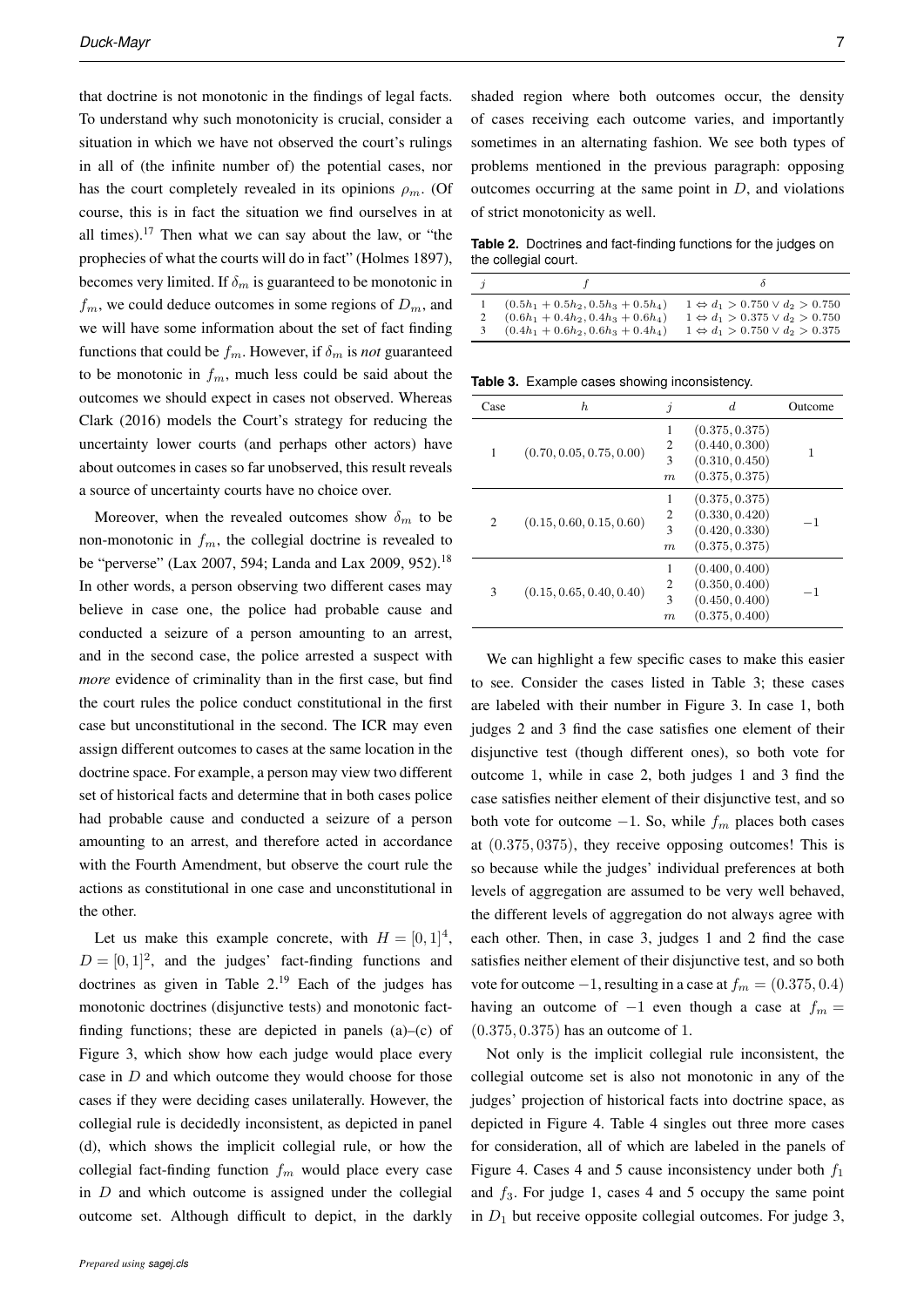

Figure 3. An example of an inconsistent doctrine. The doctrine space is comprised of two dimensions: severity of the police seizure, where larger values indicate a more intrusive seizure, and inverse police suspicion, where larger values indicate less certainty that criminal conduct has occurred. The judges all have preferred monotonic doctrines and monotonic fact-finding functions; the judges' preferred rules are depicted in panels (a)–(c). However, the implicit collegial rule is inconsistent as depicted in panel (d). In each panel, the three cases from Table 3 are labeled with their identifying number.

**Table 4.** Further example cases showing inconsistency.

| Case | h                          | İ                                            | $_{d}$                                                               | Outcome |
|------|----------------------------|----------------------------------------------|----------------------------------------------------------------------|---------|
| 4    | (0, 0.875, 0.875, 0)       | 1<br>$\overline{2}$<br>3<br>$\boldsymbol{m}$ | (0.438, 0.438)<br>(0.350, 0.350)<br>(0.525, 0.525)<br>(0.394, 0.394) | -1      |
| 5    | (0.125, 0.75, 0.75, 0.125) | 1<br>2<br>3<br>$\boldsymbol{m}$              | (0.438, 0.438)<br>(0.375, 0.375)<br>(0.500, 0.500)<br>(0.438, 0.438) |         |
| 6    | (0.875, 0, 0, 0.875)       | 1<br>$\overline{c}$<br>3<br>$\boldsymbol{m}$ | (0.438, 0.438)<br>(0.525, 0.525)<br>(0.350, 0.350)<br>(0.394, 0.394) | - 1     |

case 4 is more extreme on both doctrinal dimensions than case 5, but receives a -1 outcome where case 5 receives a 1 outcome; that is, this is a situation where in case 4, judge 3 considers that there is both less evidence of criminality and a more severe seizure than in case 5, but the court rules that the seizure in case 4 is constitutional whereas the seizure in

case 5 is not. For judge 2, cases 5 and 6 reveal inconsistency in a similar manner to cases 4 and 5 for judge 3.

Of course, in this example, the structure of  $H$  is relatively simple, and the  $f_i$  appear easy enough to communicate. Even if lower court judges and members of the public have not had a chance to observe the full mapping from  $H$  to  $D_m$  to outcomes, assuming the judges had full knowledge of their preferences they could simply announce when deciding any case the association between  $H$  and the collegial outcome set. However, it is important to note the differences between an easily understood toy example like this and the even worse situation we generally find ourselves in. Generally  $H$  will be of a much higher dimensionality than 4; consider our Fourth Amendment example, where it is relevant whether the police restrained the suspect, the duration of the seizure, the credibility of information the police are acting on, what the supect was doing at the time of the seizure, etc. (many of which could be further broken down into multiple historical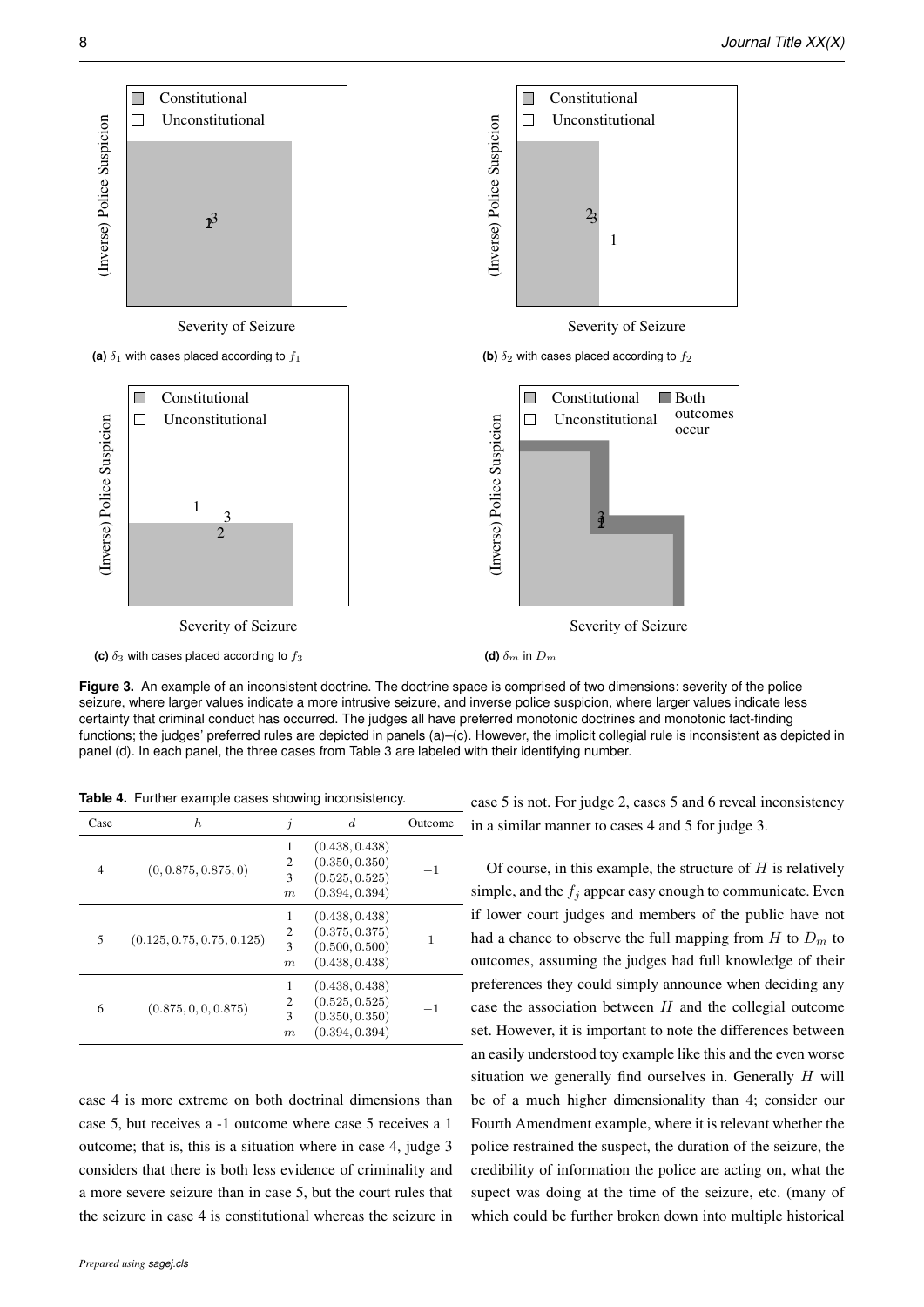

Figure 4. An example of an inconsistent doctrine. The doctrine space is comprised of two dimensions: severity of the police seizure, where larger values indicate a more intrusive seizure, and inverse police suspicion, where larger values indicate less certainty that criminal conduct has occurred. The judges all have preferred monotonic doctrines and monotonic fact-finding functions, but the collegial outcome set is not monotonic in any of the judges' projection of historical facts into doctrine space, or even the projection taking the dimension-by-dimension median placement of the majority coalition in every case.

fact dimensions, but were not for simplicity here). Moreover, *the judges are unlikely to know even their own full mapping*  $f_i$ . For example, in the model of Callander and Clark (2017), the High Court does not know with certainty their preferred legal outcome in a particular set of factual circumstances until they observe such a case, a reasonable assumption in many contexts. Additionally, judges are even commonly presented with new historical factual dimensions that they have never considered before, and they often do not know how such facts affect where the judge will place the case in D until they have occasion to consider it.

In other words, judges often *cannot* create general doctrinal statements in terms of  $H$ ; they must communicate their general decision principles in terms of  $D$ , and relate cases  $h \in H$  to D as they come. In this setting, I have shown a very troublesome result; policies generated and communicated using such multi-step reasoning are generally subject to doctrinal inconsistency.

#### **Discussion**

Legal inconsistency is a problem, both for judges as policy makers, since agents and outside actors cannot follow or implement rules they do not understand, and for the public, who might normatively expect consistent application of legal rights. The prior literature offers explanations for inconsistency in individual judges' choices and their preferences (e.g. Collins 2008; Maltzman et al. 2000) or for lack of precision in doctrine (e.g. Clark 2016; Fox and Vanberg 2014; Lax 2012; Staton and Vanberg 2008). Some sources of inconsistency in doctrine have been highlighted by Lax (2007) and Landa and Lax (2008, 2009); by expanding on such case-space models to account for judges' multi-step reasoning, I highlight a new source of legal inconsistency. When we allow for disagreement over both how historical facts should be aggregated to doctrinal dimensions and how the doctrine space should be partitioned into outcomes, the resulting judgment and preference aggregation among judges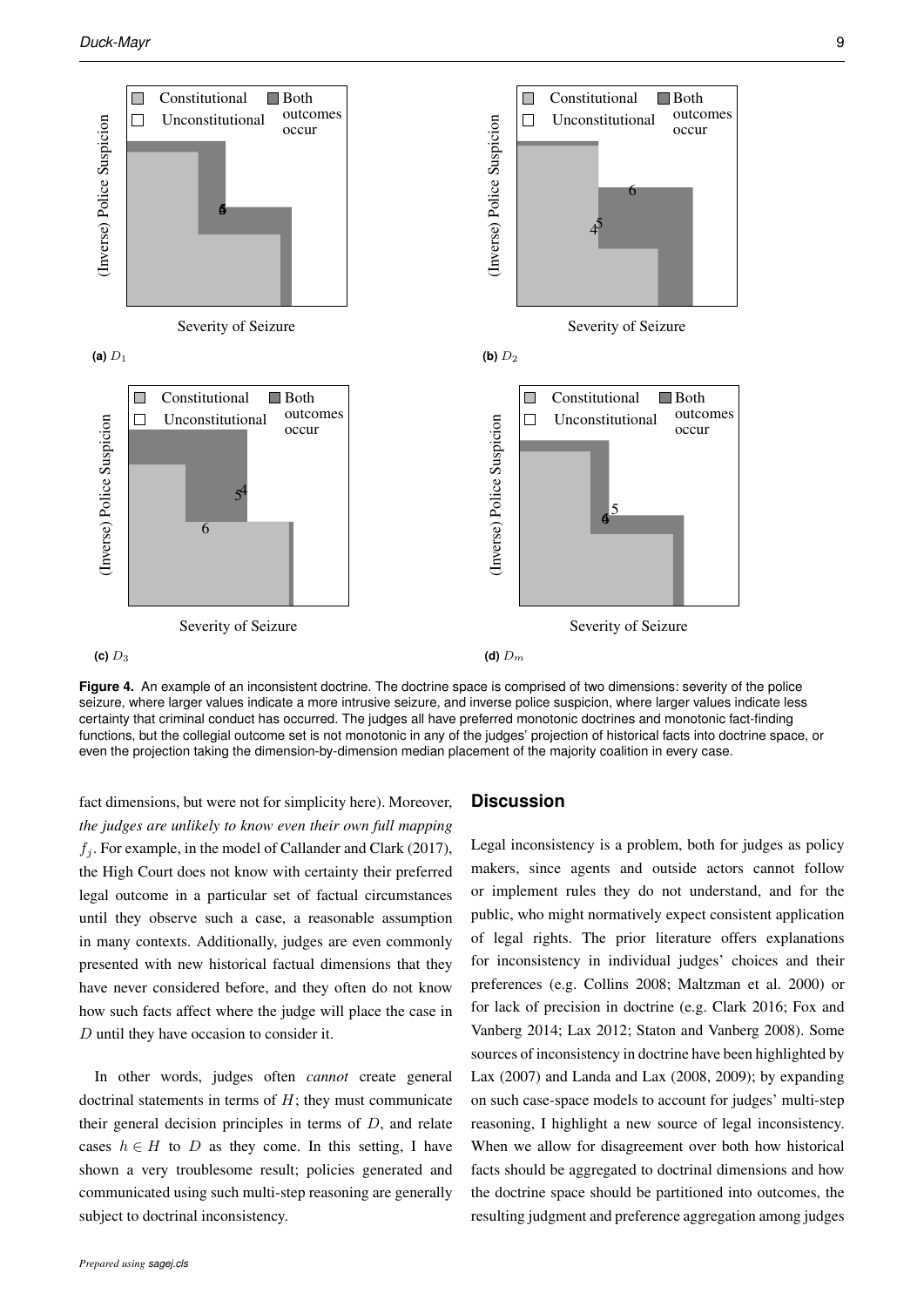displays inconsistency even under strict assumptions about how well-behaved the individual judgments and preferences are. The general presence of the danger of this inconsistency explains why so often, courts' doctrines become inconsistent (Drahozal 2004; Post 1995; Robinson and Simon 2006; Will 2019).

This model also raises implications for other areas of judicial politics research. Related to research on the principal-agent relationship between appellate courts and trial courts, when will collegial appellate courts defer to lower court agents' placement of cases in dotrine space to avoid this source of inconsistency on doctrine, and when will they exert more control despite the danger of doctrinal inconsistency shown in this article? For empirical research that uses case facts as explanatory variables, care should be used to recognize that individual judges can have different determinations of their own on such doctrinal facts, and if only historical facts are used, important inconsistencies in the reasoning presented by courts may be obscured.

#### **Acknowledgements**

I would like to thank Randall Calvert, Keith Schnakenberg, Jim Spriggs, Lee Epstein, Morgan Hazelton, Jordan Carr Peterson, and the anonymous reviewers for their helpful comments. A previous version of this paper was presented at the 2019 Annual Meeting of the Midwest Political Science Association.

#### **Notes**

- 1. Drahozal (2004) gives a book-length review of the inconsistency rampant in federalism cases.
- 2. For formal statements of results and proofs of propositions, see Appendix A.
- 3. That is, while Kornhauser (1992) allows disagreement over intermediate determinations, and Lax (2007) and Landa and Lax (2009) allow disagreement over doctrine, neither allow disagreement over both.
- 4. See Lax (2012) for exploration of a similar tradeoff in judicial hierarchies.
- 5. Though they acknowledge that *doctrinal complexity*—the topic of this article—is another aspect of clarity of Supreme Court opinions (Owens and Wedeking 2011, 1038).
- 6. Study of the phenomenon identified by Kornhauser (1992) as the doctrinal paradox spread throughout legal theory and social choice theory and became known also as the "discursive dilemma" (e.g., List 2012; List and Pettit 2002; Nehring and Puppe 2006, 2010).
- 7. The dimensions of the case space could be the set of real numbers (e.g. Clark and Carrubba 2012), real intervals such as [0, 1] (e.g. Lax 2007), or discrete sets such as  $\{0, 1\}$  (e.g. Landa
- 8. The dichotomous outcomes are sometimes presented with other labels, such as  $Y$  and  $N$  (e.g. Landa and Lax 2009).
- 9. Fourth Amendment doctrine is a familiar example both to empirical (e.g. Segal 1984) and theoretical (e.g. Clark and Carrubba 2012) studies of case-based judicial decision making.
- 10. I join Justice Oliver Wendell Holmes, Jr. in claiming, "The prophecies of what the courts will do in fact, and nothing more pretentious, are what I mean by the law" (Holmes 1897, 461).
- 11. A one dimensional doctrinal space could be possible but would be rare. Some case space models present a simplified unidimensional case even when the lower dimensional abstract doctrine space is still multidimensional. For example, Clark and Carrubba (2012) discuss a unidimensional case space for police search cases, where the dimension is the intrusiveness of the search, when in fact such a formulation must (at least) be some combination of the search's intrusiveness and police certainty of criminality. (Consider that a search at intrusiveness level  $x$  that would be constitutional given probable cause may still be unconstitutional in the absence of probable cause). Such an abstraction is useful for studying some questions but not for examining why judicial policy can appear inconsistent to the citizens and other judges charged with following them.
- 12. Note that Landa and Lax (2008) also discuss the various types of disagreements which judges on a collegial court may face. They make connections from related models to a couple of aspects of disagreement over the mapping between historical facts to doctrinal facts, though none directly address the difficulty discussed in this article.
- 13. In practice, the judges would be presented with not only the lower court's determination of the case's placement in  $H$  given the evidence presented at trial, but also  $D$ , but we will ignore for now the lower court's determination of a case's placement in doctrinal space. I discuss appellate courts' deferenece to trial courts' findings as to a case's placement in  $H$  and  $D$  in Appendix B. In short, appellate judges generally defer to trial courts regarding historical facts, though exceptions can apply in constitutional cases (Hoffman 2001; Redish and Gohl 2017), but are less deferential regarding doctrinal concerns. Readers interested in this procedural issue should consult Appendix B.
- 14. This is the case examined by, for example, Kornhauser (1992).
- 15. One may note the similarity between such a doctrine and what Landa and Lax (2009) call "base rules."
- 16. Note that balancing, conjunctive, and disjunctive tests are all monotonic doctrines.
- 17. See, for example, the discussion of the imperfect ability of judges to communicate their preferences in Clark (2016).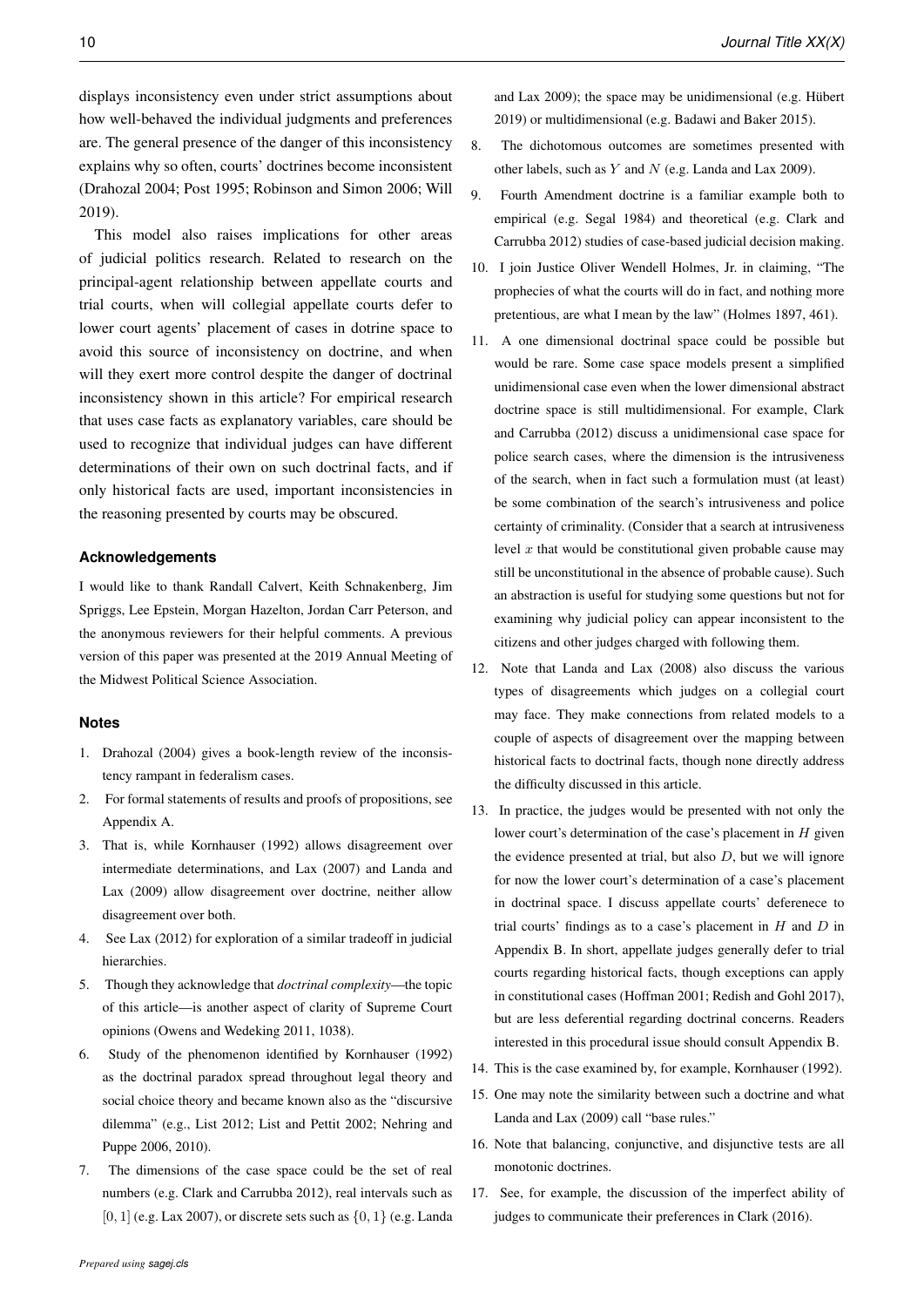- 18. Callander and Clark (2017) consider not expecting monotonicity of legal rules, and discuss expecting only a reliance on the dictate that like cases be treated alike (187). This makes sense in the context explored there, where the outcome is not binary, but a latent legal outcome in R. Then similarity across a unidimensional case space that is non-monotonic is easy to understand. However, when we allow ourselves to describe doctrine in multiple dimensions, "wrinkles" or "cut outs" that Callander and Clark (2017) account for with non-monotonicity can often be accounted for by a monotonic rule in a richer historical fact and/or doctrine space. It's also harder to say what similarity in points "close" to each other in the case space is when we are dealing only with the dichotomous outcomes and not a latent legal outcome, absent monotonicity. Additionally, in at least some areas of the law, like the Fourth Amendment example discussed here, monotonicity *is* a normative expectation.
- 19. This configuration of preferred doctrines is also used in Figure 1.

#### **References**

- Badawi AB and Baker S (2015) Appellate lawmaking in a judicial hierarchy. *The Journal of Law & Economics* 58(1): 139–172.
- Baker S and Kornhauser LA (2015) A theory of judicial deference. URL https://perma.cc/C4QG-LJ46. Unpublished manuscript.
- Bartels BL and O'Geen AJ (2015) The nature of legal change on the U.S. Supreme Court: Jurisprudential regimes theory and its alternatives. *American Journal of Political Science* 59(4): 880– 895.
- Callander S and Clark TS (2017) Precedent and doctrine in a complicated world. *American Political Science Review* 111(1): 184–203.
- Cameron CM, Segal JA and Songer D (1994) Strategic auditing in a political hierarchy: An informational model of the Supreme Court's certiorari decisions. *American Political Science Review* 94(1): 101–116.
- Clark TS (2016) Scope and precedent: judicial rule-making under uncertainty. *Journal of Theoretical Politics* 28(3): 353–384.
- Clark TS and Carrubba CJ (2012) A theory of opinion writing in a political hierarchy. *Journal of Politics* 74(2): 584–603.
- Collins PM Jr (2008) The consistency of judicial choice. *Journal of Politics* 70(3): 861–873.
- Dinh VD (2000) Appellate lawmaking in a judicial hierarchy. *Georgetown Law Journal* 88: 2085–2118.
- Drahozal CR (2004) *The Supremacy Clause: A Reference Guide to the United States Constitution*. Westport, Connecticut: Praeger.
- Epstein L, Parker CM and Segal JA (2018) Do justices defend the speech they hate? an analysis of in-group bias on the U.S.

Supreme Court. *Journal of Law and Courts* 6: 237–261.

- Fox J and Vanberg G (2014) Narrow versus borad judicial decisions. *Journal of Theoretical Politics* 26(3): 355–383.
- Hoffman A (2001) Corralling constitutional fact: De novo fact review in the federal appellate courts. *Duke Law Journal* 50: 1427–1466.
- Holmes OW Jr (1897) The path of the law. *Harvard Law Review* 10: 457–478.
- Kornhauser LA (1992) Modeling collegial courts ii. legal doctrine. *Journal of Law, Economics, & Organization* 8(3): 441–470.
- Landa D and Lax JR (2008) Disagreements on collegial courts: A case-space approach. *Journal of Constitutional Law* 10(2): 305–329.
- Landa D and Lax JR (2009) Legal doctrine on collegial courts. *Journal of Politics* 71(3): 946–963.
- Lax JR (2007) Constructing legal rules on appellate courts. *American Political Science Review* 101(3): 591–604.
- Lax JR (2012) Political constraints on legal doctrine: How hierarchy shapes the law. *Journal of Politicse* 74(3): 765–781.
- List C (2012) The theory of judgment aggregation: An introductory review. *Synthese* 187(1): 179–207.
- List C and Pettit P (2002) Aggregating sets of judgments: An impossibility result. *Economics and Philosophy* 18: 89–110.
- Maltzman F, Spriggs JF II and Wahlbeck PJ (2000) *Crafting Law on the Supreme Court: The Collegial Game*. Cambridge University Press.
- Nehring K and Puppe C (2006) Consistent judgement aggregation: The truth-functional case. *Social Choice and Welfare* 31(1): 41–57.
- Nehring K and Puppe C (2010) Justifiable group choice. *Journal of Economic Theory* 145(2): 583–602.
- Owens RJ and Wedeking JP (2011) Justices and legal clarity: Analyzing the complexity of U.S. Supreme Court opinions. *Law & Society Review* 45(4): 1027–1061.
- Post R (1995) Recuperating First Amendment doctrine. *Stanford Law Review* 47(6): 1249–1281.
- Redish MH and Gohl WD (2017) The wandering doctrine of constitutional fact. *Arizona Law Review* 59: 289–338.
- Richards MJ and Kritzer HM (2002) Jurisprudential regimes in supreme court decision making. *American Political Science Review* 96(2): 305–320.
- Robinson MB and Simon KM (2006) Logical and consistent? an analysis of Supreme Court opinions regarding the death penalty. *Justice Policy Journal* 3(1): 1–59.
- Segal JA (1984) Predicting supreme court cases probabilistically: The search and seizure cases, 1962-1981. *American Political Science Review* 78(4): 891–900.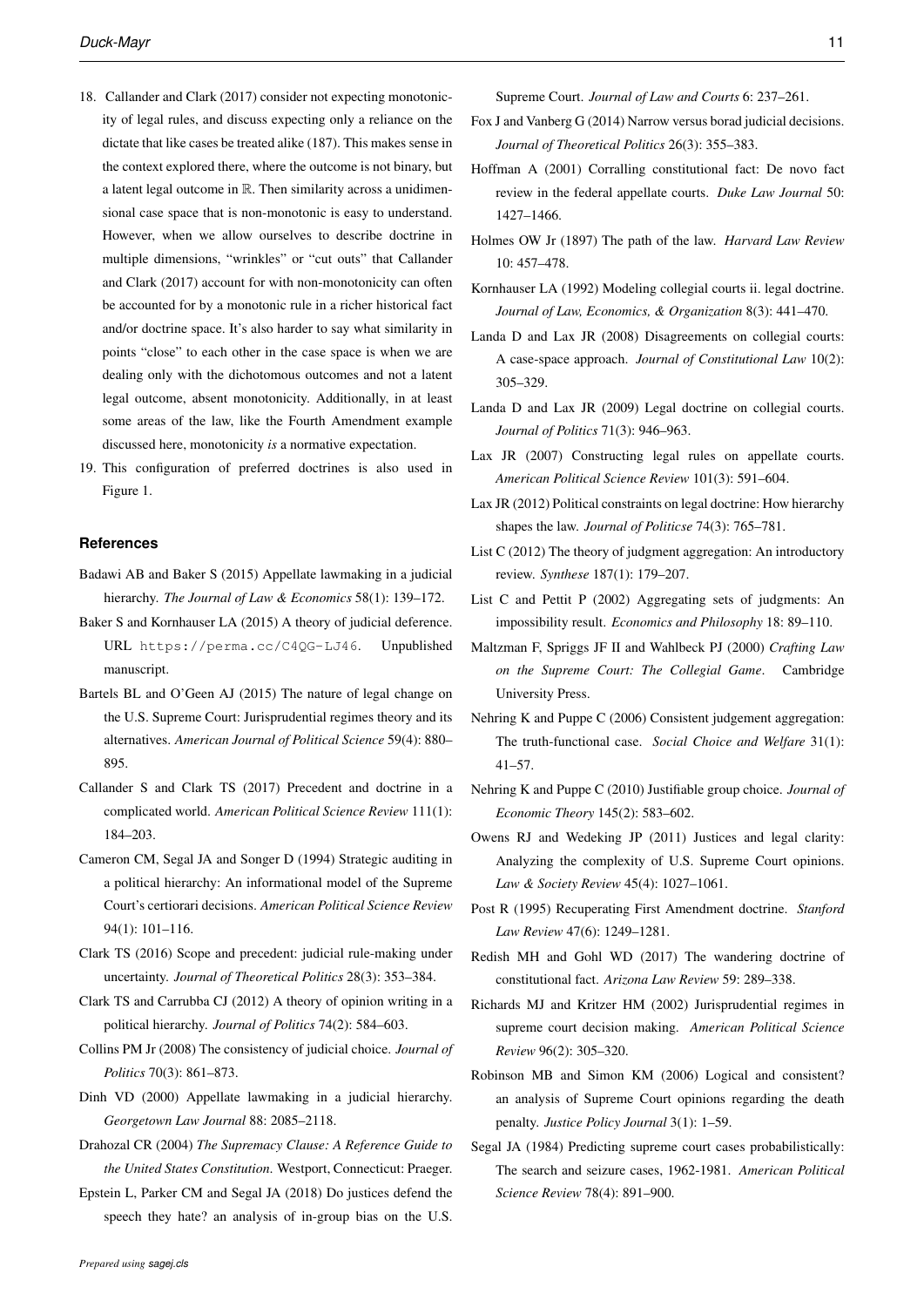- Segal JA and Spaeth HJ (2002) *The Supreme Court and the Attitudinal Model Revisited*. Cambridge University Press.
- Spriggs JF II (1996) The Supreme Court and federal administrative agencies: A resource-based theory and analysis of judicial impact. *American Journal of Political Science* 40(4): 1122– 1151.
- Staton JK and Vanberg G (2008) The value of vagueness: Delegation, defiance, and judicial opinions. *American Journal of Political Science* 52(3): 504–519.
- Westerland C, Segal JA, Epstein L, Cameron CM and Comparato S (2010) Strategic defiance and compliance in the u.s. courts of appeals. *American Journal of Political Science* 54(4): 891–905.
- Will GF (2019) The supreme court can undo past confusion with its ruling on this WWI memorial. https://www.sltrib. com/opinion/commentary/2019/02/24/georgef-will-supreme/.

## **Formal Results and Proofs**

**Proposition 1.** If all  $\delta_j = \delta^*$ , and  $\delta^*$  is a balancing test, *then* ρ<sup>m</sup> *is a consistent rule. If* δ ∗ *is a conjunctive or disjunctive test,*  $\rho_m$  *need not be a consistent rule.* 

### Proof.

Balancing tests:

Suppose all  $\delta_j = \delta^*$ , a balancing test. Then when the collegial outcome is 1,  $d_j$  must lie on or beyond the hyperplane in D described by  $\delta^*$  for every j in the majority coalition for any case  $h$ . Then the point in  $D$  that is a dimension-by-dimension median for the majority coalition at  $h$  must also lie on or beyond the hyperplane described by  $\delta^*$ . Similarly, when the collegial outcome is  $-1$ ,  $d_j$  must not lie as far as the hyperplane described by  $\delta^*$  for any j in the majority coalition for any case  $h$ , and therefore the point in  $D$  that is a dimension-by-dimension median for the majority coalition at  $h$  must also not lie as far as the hyperplane described by  $\delta^*$ . Therefore  $\delta_m = \delta^*$  and is monotonic in  $f_m$ .

#### Conjunctive and disjunctive tests:

For conjunctive tests, when the collegial outcome is 1,  $d_{ij} \geq \tau_i \ \forall \ i$  for every j in the majority coalition for any case h, and analogously for disjunctive tests and collegial outcomes of  $-1$ . Then the point in D that is a dimension-bydimension median for the majority coalition at  $h$  must also satisfy that condition. However, when the collegial outcome is −1 for a conjunctive test, we can only say  $\exists i : d_{ij} \leq$  $\tau_i$  rather than  $d_{ij} \leq \tau_i \ \forall \ i$ . Then for each dimension i, there may be a member of the majority coalition with a high enough placement of  $d_{ij}$  such that  $d_{im} \geq \tau_i \ \forall \ i$  even

though no member of the majority coalition would assign the outcome 1. (Again, an analogous argument applies for disjunctive tests). Therefore  $\delta_m$  may not be monotonic in  $f_m$ .

**Lemma 1.** *If*  $\delta_j$  *is monotonic in*  $f_j$  *for every*  $j \in J$ *, then* for every two cases  $h, h' \in H$ ,  $h_k \geq h'_k \forall k$  *implies that the collegial outcome at* h *is weakly greater than the collegial outcome at*  $h'$ .

**Proof.** If  $f_i$  is monotonic and  $\delta_i$  is monotonic in  $f_i$ , then  $\delta_i(f_i)$  is monotonic in H. Then the collegial outcome set is monotonic in  $H$  by Proposition 3 from Lax (2007).

**Proposition 2.** *If*  $\delta$  *is not a shared balancing test,*  $\mathcal{F}(\delta)$  *is nonempty.*

**Proof.** If  $\delta$  is not a shared balancing test, but every  $\delta_i$  is monotonic, then by Lemma 1, the collegial outcome set is monotonic in  $H$ . Then define two parallel hyperplanes in  $H$ , partitioning it into three regions, such that cases in the least extreme region contain only cases with −1 outcomes, cases in the most extreme region contain only cases with 1 outcomes, and cases in the "middle" region contain cases with both outcomes (this third region is guaranteed to exist since  $\delta$  is not a shared balancing test). Then since  $N > n$ , a monotonic fact finding function  $\hat{f}$  can then be constructed such that corresponding hyperplanes exist in D, where  $\delta_m$  is monotonic in the most and least extreme regions in  $\ddot{D}$ , but non-monotonicity is induced in the middle region.

*Remark 1.* The contrast between Lemma 1 and Proposition 2 may explain why legal scholars so roundly critiqued Fourth Amendment doctrine although Segal (1984) found decisions well explained by historical facts. Segal (1984) was right that if you have enough observations (possibly a lot depending on the structure of  $H$ ), a clear relationship can be found between H and outcomes. However, because humans cannot generally think in such high dimensional spaces, a clear relationship between  $D$  and outcomes is what's needed for clear doctrine; unfortunately Proposition 2 shows that even in general settings with well-behaved individual preferences, such a relationship may not obtain.

## **Deference to Trial Court Findings**

I refer to two types of facts, *historical facts* and *doctrinal facts*, the latter of which are sometimes what legal texts may refer to as mixed questions of law and fact. A historical fact is what a lay person may typically think of as a fact: whether or not an accused murderer's victim is deceased, whether or not a traffic light was green, etc. A doctrinal fact is a fact that requires some level of legal analysis to determine: whether